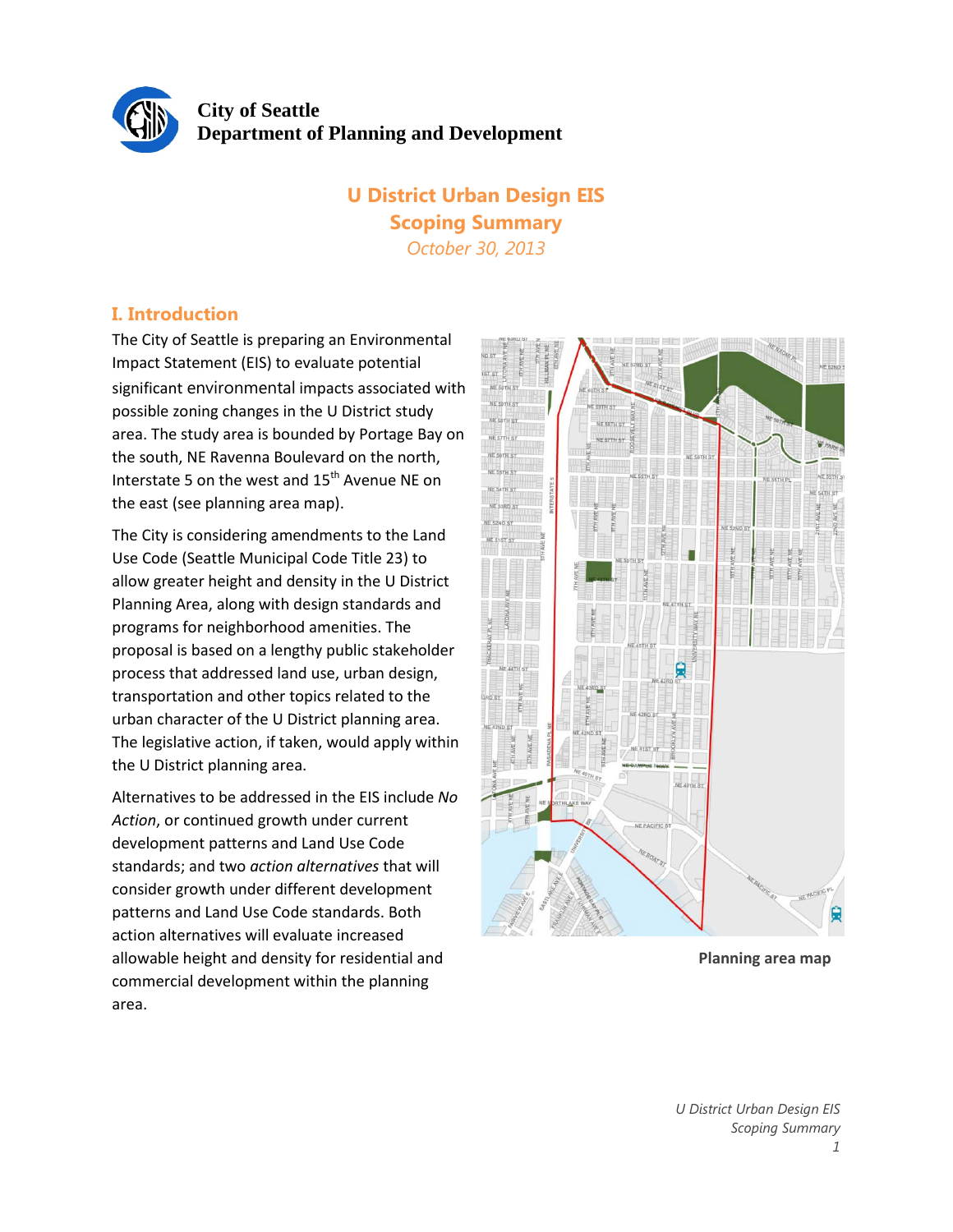# **II. EIS Scoping**

Scoping is the process of identifying the elements of the environment to be evaluated in an EIS. Scoping is intended to help identify and narrow the issues to those that are significant. Scoping includes a public comment period so that the public and other agencies can comment on key issues and concerns. Following the comment period, the City considers all comments received and determines the scope of review for the environmental analysis.

The City of Seattle issued a Determination of Significance/ Scoping Notice for the U District proposal on September 5, 2013 (Attachment 1) and made it available to the public through a variety of methods. The Scoping Notice states that the EIS will consider potential impacts associated with land use, housing, aesthetics, historic preservation, parks/open space, transportation, public services, and utilities.

Through the Scoping Notice, the City invited public and agency comment on the proposal, alternatives and elements of the environment to be considered in the EIS. The scoping period was originally scheduled to close on October 7, 2013, but based on citizen request, the comment period was extended to October 9, 2013. On September 24, 2013, the City held a public scoping meeting at the University Heights Community Center. A total of 72 people signed in at this meeting and 21 people spoke at the meeting. A meeting summary is contained in Attachment 2.

After the scoping meeting, DPD received 29 emails and letters addressing a variety of issues and concerns. Comments are summarized in Section III (Table of Comments) in this Scoping Summary. All letters and emails, as well as the written comments received at the scoping meeting, may be reviewed with advance notice (contact dave.laclergue@seattle.gov).

Following an analysis of scoping comments and available information, the City made two changes to the description of the proposal and alternatives:

**1. Maximum building height.** As described in materials at the September 24 public meeting and on the City's project website, Alternative 2 was described as allowing the highest potential building heights, up to 300 feet in the core. Comment from the Seattle Planning Commission suggested a higher maximum building height for this alternative, up to 420 feet. In addition, review of the existing UW Tower, the tallest building in the study area, determined that the building height is 340 feet. For these reasons, the City concluded that it is appropriate to increase the maximum building height for consideration under Alternative 2 to 340 feet in the core.

**2. Comprehensive Plan amendments.** In the Determination of Significance, the proposal is described as potential amendments to the Land Use Code, along with design standards and programs for neighborhood amenities. Upon further review of the proposal, the City has determined that amendments to the Comprehensive Plan may also be incorporated to ensure continued consistency between policies and regulations. Therefore, amendments to the Comprehensive Plan are added as potential element of the proposed action.

While the scope is not changing substantially beyond the issues above, the comments we received will continue to influence the analysis and emphasis of the EIS.

> *U District Urban Design EIS Scoping Summary 2*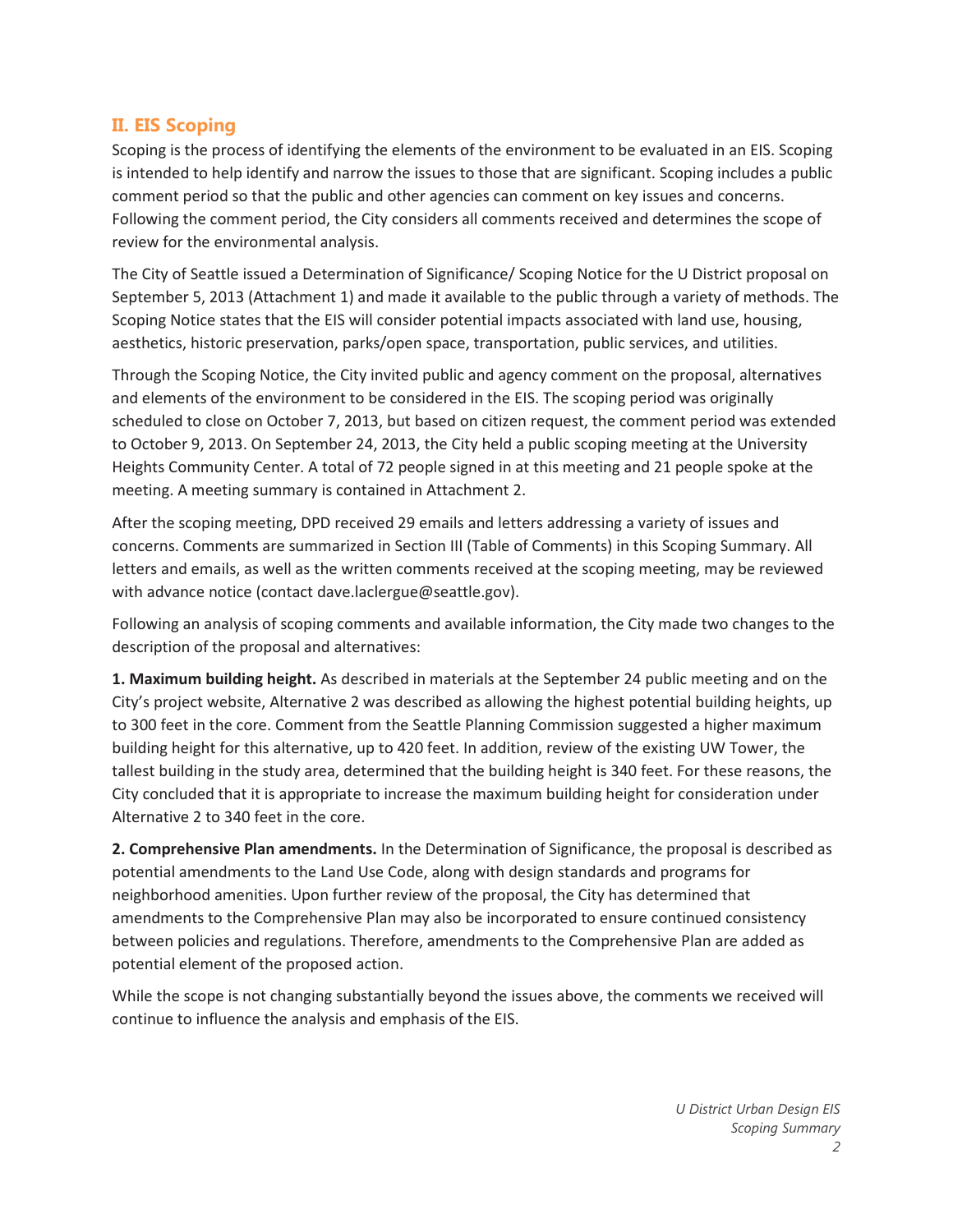# **III. Table of Comments**

The following table summarizes comments by EIS element/topic, together with the City's response to comments.

| <b>EIS Topic</b>       | <b>Comments</b>                                                                                                                                                                                                                                                                                                                                                                                                                                                                                                                                                                                                                                                                                                                                                                                                                                                                                                                                                                                                                                                                    | <b>Response</b>                                                                                                                                                                                                                                                                                                                                                                                                                                                                                                                                                                                                                                                                                                                                                                                                                                                                                                                                                                                                                                                  |
|------------------------|------------------------------------------------------------------------------------------------------------------------------------------------------------------------------------------------------------------------------------------------------------------------------------------------------------------------------------------------------------------------------------------------------------------------------------------------------------------------------------------------------------------------------------------------------------------------------------------------------------------------------------------------------------------------------------------------------------------------------------------------------------------------------------------------------------------------------------------------------------------------------------------------------------------------------------------------------------------------------------------------------------------------------------------------------------------------------------|------------------------------------------------------------------------------------------------------------------------------------------------------------------------------------------------------------------------------------------------------------------------------------------------------------------------------------------------------------------------------------------------------------------------------------------------------------------------------------------------------------------------------------------------------------------------------------------------------------------------------------------------------------------------------------------------------------------------------------------------------------------------------------------------------------------------------------------------------------------------------------------------------------------------------------------------------------------------------------------------------------------------------------------------------------------|
|                        |                                                                                                                                                                                                                                                                                                                                                                                                                                                                                                                                                                                                                                                                                                                                                                                                                                                                                                                                                                                                                                                                                    |                                                                                                                                                                                                                                                                                                                                                                                                                                                                                                                                                                                                                                                                                                                                                                                                                                                                                                                                                                                                                                                                  |
| <b>Scoping Process</b> | " Will you consider comments from the scoping process?<br>Have you already completed studies of the different<br>scenarios?                                                                                                                                                                                                                                                                                                                                                                                                                                                                                                                                                                                                                                                                                                                                                                                                                                                                                                                                                        | The City reviewed and recorded all comments we received<br>during the scoping period.                                                                                                                                                                                                                                                                                                                                                                                                                                                                                                                                                                                                                                                                                                                                                                                                                                                                                                                                                                            |
|                        |                                                                                                                                                                                                                                                                                                                                                                                                                                                                                                                                                                                                                                                                                                                                                                                                                                                                                                                                                                                                                                                                                    | We are finalizing the descriptions of the alternatives now that<br>the scoping process is complete, with consideration of the<br>comments we received. Aside from initial data gathering,<br>detailed analysis did not begin until after scoping.                                                                                                                                                                                                                                                                                                                                                                                                                                                                                                                                                                                                                                                                                                                                                                                                                |
| <b>Alternatives</b>    | " What does No Action (current zoning) look like?<br>" Allow height bonuses for residential development only<br>" Consider modest height increases in southwest area of U<br>District, where terrain slopes down to water<br>" Evaluate impacts of allowing more highrise development<br>" Allow building heights up to 340' and 420'<br>" Consider heights over 125' on the Ave<br>" Consider change to LR2 zoning on Roosevelt Avenue<br>Evaluate lidding I-5 between $45^{\text{th}}$ and $50^{\text{th}}$<br>" Consider Seattle Mixed zoning in the UW potential<br>"Innovation Zone" along I-5.<br>" Consider downzones in conjunction with increased heights<br>to preserve existing single family areas. What concessions<br>can the neighborhood expect from the action alternatives?<br>" Is the DEIS looking at the same growth projection for all<br>alternatives?<br>" Where does the EIS discuss UW growth projections?<br>" Do not immediately identify a preferred alternative<br>" Make the U District Square an essential element of the<br>preferred alternative | The EIS will consider impacts related to different height and<br>density scenarios. Under Alternative 1, the tallest buildings<br>would be between 125- and 160-feet in height. Under<br>Alternative 2, the tallest buildings would be between 240- and<br>340-feet in height. Alternative 3 is the No Action (existing<br>zoning) alternative. Other elements, such as an I-5 lid, a plaza,<br>or other specific measures to mitigate impacts are not<br>included as part of the alternatives, but may emerge through<br>the environmental analysis and identification of potential<br>mitigating measures in the Draft EIS.<br>A visual model of all three alternatives is being developed as<br>part of the environmental analysis and images from this model<br>will be included in the Draft EIS.<br>The EIS will be looking at the same growth projection for all<br>three alternatives. An increase of approximately 3,900 housing<br>units and 4,800 jobs is assumed under each alternative.<br>The Draft EIS will not identify a preferred alternative. |
| <b>Housing</b>         | " Retain opportunities for single family housing<br>Preserve existing single family homes<br>" Create Single Family/Low Rise Preservation zones in single<br>family areas                                                                                                                                                                                                                                                                                                                                                                                                                                                                                                                                                                                                                                                                                                                                                                                                                                                                                                          | Consideration of housing impacts will include a review of<br>affordability, potential diversity of housing types, impacts on<br>existing single family residential areas. The needs of students<br>and permanent residents will be reviewed.                                                                                                                                                                                                                                                                                                                                                                                                                                                                                                                                                                                                                                                                                                                                                                                                                     |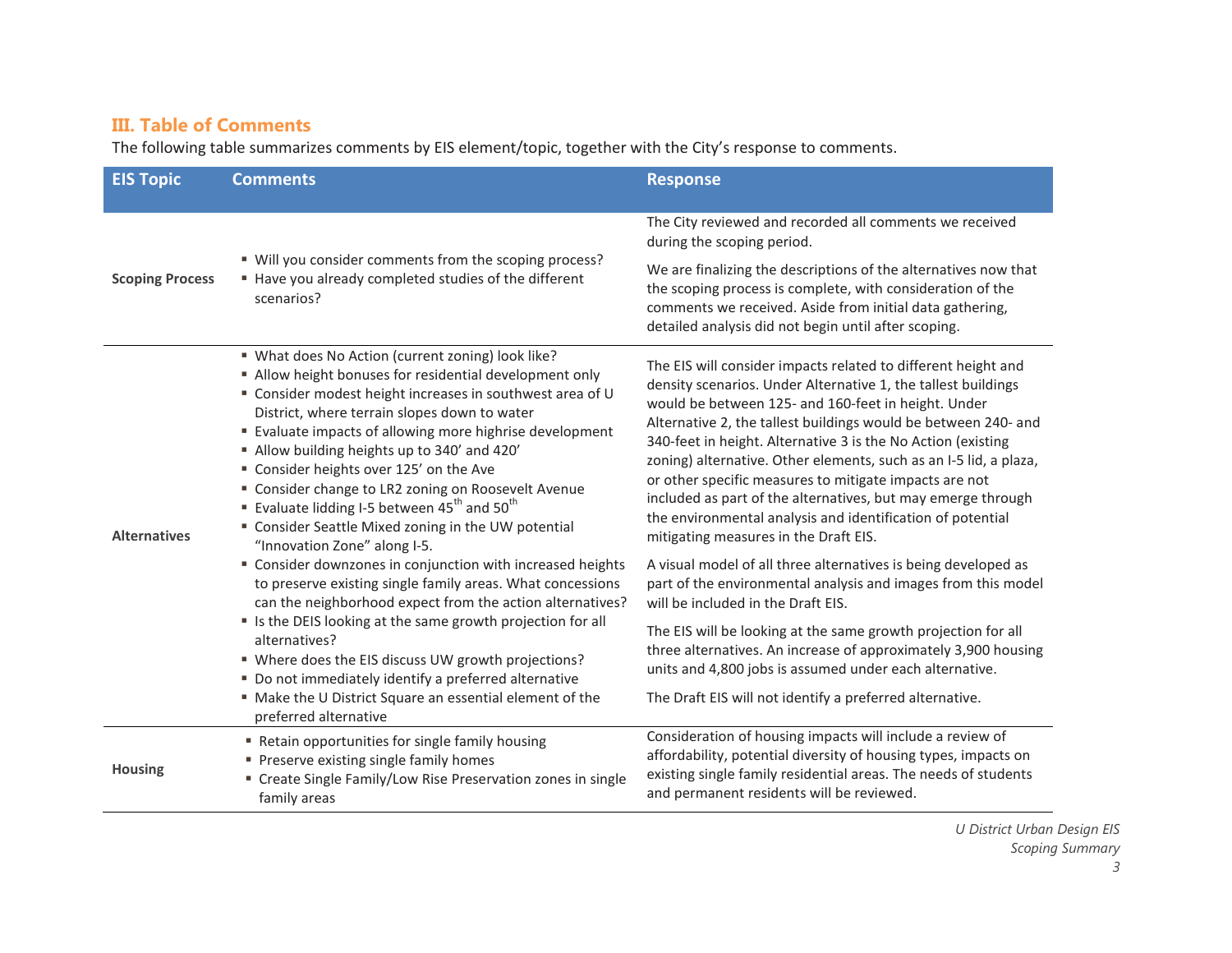| <b>EIS Topic</b>      | <b>Comments</b>                                                                                                                                                                                                                                                                                                                                                                                                                                                                                                                                                                                                                                                                                                            | <b>Response</b>                                                                                                                                                                                                                                                                                                                                                                                                                                                                                                                                                                                                                                     |  |
|-----------------------|----------------------------------------------------------------------------------------------------------------------------------------------------------------------------------------------------------------------------------------------------------------------------------------------------------------------------------------------------------------------------------------------------------------------------------------------------------------------------------------------------------------------------------------------------------------------------------------------------------------------------------------------------------------------------------------------------------------------------|-----------------------------------------------------------------------------------------------------------------------------------------------------------------------------------------------------------------------------------------------------------------------------------------------------------------------------------------------------------------------------------------------------------------------------------------------------------------------------------------------------------------------------------------------------------------------------------------------------------------------------------------------------|--|
|                       |                                                                                                                                                                                                                                                                                                                                                                                                                                                                                                                                                                                                                                                                                                                            |                                                                                                                                                                                                                                                                                                                                                                                                                                                                                                                                                                                                                                                     |  |
|                       | " Design alternatives to attract families and permanent<br>residents<br>" Require a minimum amount of 2 and 3 bedroom units<br>about certain development size thresholds<br>" Focus on affordable and low-income family housing<br>" Include in zoning changes a requirement to accommodate<br>people/families at all income levels<br>" Improve enforcement of rental housing regulations to<br>reduce conflicts between neighbors.<br><b>Example 1</b> Limit microhousing to south of $45^{\text{th}}$<br>" Provide for affordable and low-income housing in U<br><b>District</b><br>" Multi-family Tax Exemption - what happens after 12<br>years?                                                                      |                                                                                                                                                                                                                                                                                                                                                                                                                                                                                                                                                                                                                                                     |  |
| <b>Employment</b>     | " Encourage zoning that will encourage a diversity of<br>employers<br>" Consider growth projections of UW employees<br>" Consider ways to protect the existing businesses on the<br>Ave.                                                                                                                                                                                                                                                                                                                                                                                                                                                                                                                                   | Consideration of employment impacts will incorporate UW<br>growth projections and will address employment diversity.                                                                                                                                                                                                                                                                                                                                                                                                                                                                                                                                |  |
| <b>Transportation</b> | Impact of increased traffic for all three alternatives<br>" Conduct full level-of-service analysis for all alternatives<br>" Base analysis on actual mode splits, not goals<br>• Plan now for good connections between transit modes<br>" What are plans to allow bicycle commuting around transit<br>station?<br>" Consider bus integration at the light rail station<br>" Consider extension of the streetcar system to NE 65 <sup>th</sup><br>Street.<br>" Pursue design and development of a streetcar to serve the<br>neighborhood<br>" Consider mid-block pedestrian crossings<br>" Base parking analysis on how people actually behave, not<br>goals<br>" Split the RPZ into two zones to separate high density and | The transportation analysis will include consideration of all<br>modes of travel, parking, and safety. The analysis will be based<br>on existing traffic counts, transit usage, existing pedestrian<br>and bicycle activity, and available on- and off-street parking<br>data. Future trip generation will be estimated based on<br>amount of projected development at a block level of<br>geography. 2035 transportation forecasts will be estimated<br>and the operations of the transportation system under future<br>conditions will be analyzed. Based on this information, impacts<br>and recommended mitigating measures will be identified. |  |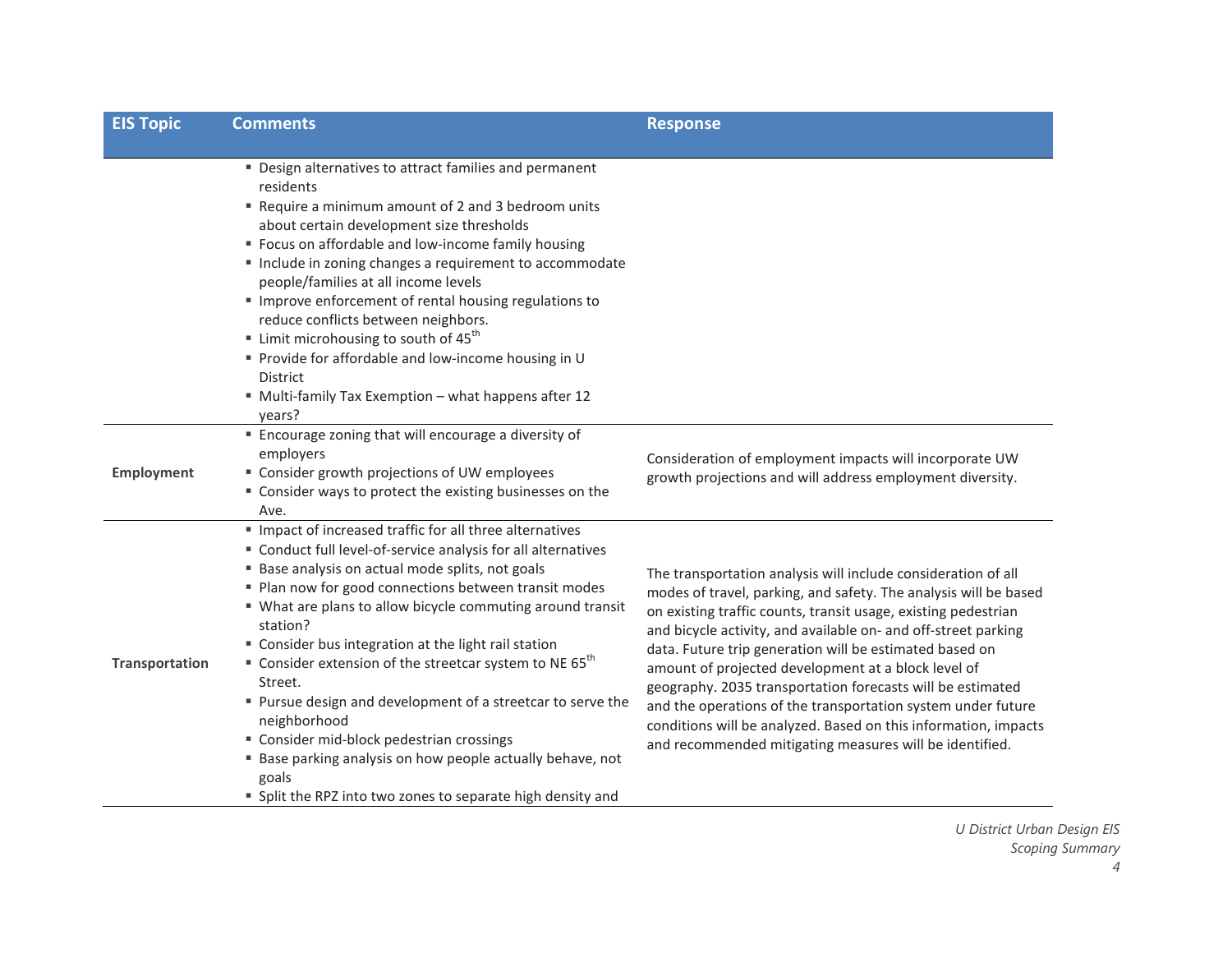| <b>EIS Topic</b>  | <b>Comments</b>                                                                                                                                                                                                                                                                                                                                                                                                                                                                                                                                                                                                                                                                                                                                                                                                                                                                                                                                                                                                                                                                                                                  | <b>Response</b>                                                                                                                                                                                                                                                                                                                                                                                                                                                                                                                                                                                                                                                                                                 |
|-------------------|----------------------------------------------------------------------------------------------------------------------------------------------------------------------------------------------------------------------------------------------------------------------------------------------------------------------------------------------------------------------------------------------------------------------------------------------------------------------------------------------------------------------------------------------------------------------------------------------------------------------------------------------------------------------------------------------------------------------------------------------------------------------------------------------------------------------------------------------------------------------------------------------------------------------------------------------------------------------------------------------------------------------------------------------------------------------------------------------------------------------------------|-----------------------------------------------------------------------------------------------------------------------------------------------------------------------------------------------------------------------------------------------------------------------------------------------------------------------------------------------------------------------------------------------------------------------------------------------------------------------------------------------------------------------------------------------------------------------------------------------------------------------------------------------------------------------------------------------------------------|
| <b>Open Space</b> | lower density development<br>" Consider "over parking" high rise buildings<br>" Plan for car ownership and off-street parking<br>Acknowledge that residents in buildings with no off-street<br>parking still own cars<br>Additional open space needed<br>" Include a thorough review of how existing open space<br>does or does not meet Comprehensive Plan goals. Project<br>the "open space deficit" into future growth.<br>" Consider planned U Heights open space and existing UW<br>campus in open space analysis<br>■ Include/consider public plaza/centralized public space at<br>the future light rail station location<br>" Identify funding for central public square<br>" Proposed zoning changes will intensify need for central<br>square and for ease of pedestrian movement in vicinity of<br>transit station<br>" Consider using a small lot for a Japanese style garden<br>Impact of a lid over I-5 between $45^{\text{th}}$ and $50^{\text{th}}$ Streets<br>" Benefits of reconnecting Wallingford/Greenlake with the<br>U District<br>" Consider crime and antisocial behavior impacts of open<br>space areas | The open space analysis will include an inventory of existing<br>and planned facilities within and immediately surrounding the<br>study area, documentation of adopted open space standards<br>and the extent to which the study area does or does not meet<br>these standards under each alternative. Potential mitigation to<br>address identified impacts will be described, but the EIS will<br>not include a detailed implementation strategy for any<br>particular improvement.                                                                                                                                                                                                                           |
| <b>Land Use</b>   | " Evaluate impacts of height and density in study area and<br>more broadly in adjacent neighborhoods, including<br>potential for conversion of low-rise to mid- and high-rise<br>development<br>" Evaluate potential impact of proliferation of 300-foot<br>office tower development<br>" Evaluate ways to assure that height bonuses apply only to<br>residential development<br>" Consider mechanisms to assure increased height and<br>density around light rail station do not result in increased<br>development pressure throughout the neighborhood                                                                                                                                                                                                                                                                                                                                                                                                                                                                                                                                                                       | The land use patterns analysis will include a description of the<br>development pattern, character and scale of development in<br>the study area and surrounding area. The land use analysis will<br>include a review of compatibility of the alternatives with the<br>existing and planned land use patterns and will identify<br>potential conflicts. The analysis will include a review of<br>livability, focused particularly on streetscape character and<br>pedestrian connections. Mitigating measures to address<br>identified significant impacts will be identified.<br>The land use analysis will include a review of consistency of<br>the proposal with pertinent state, regional and local plans, |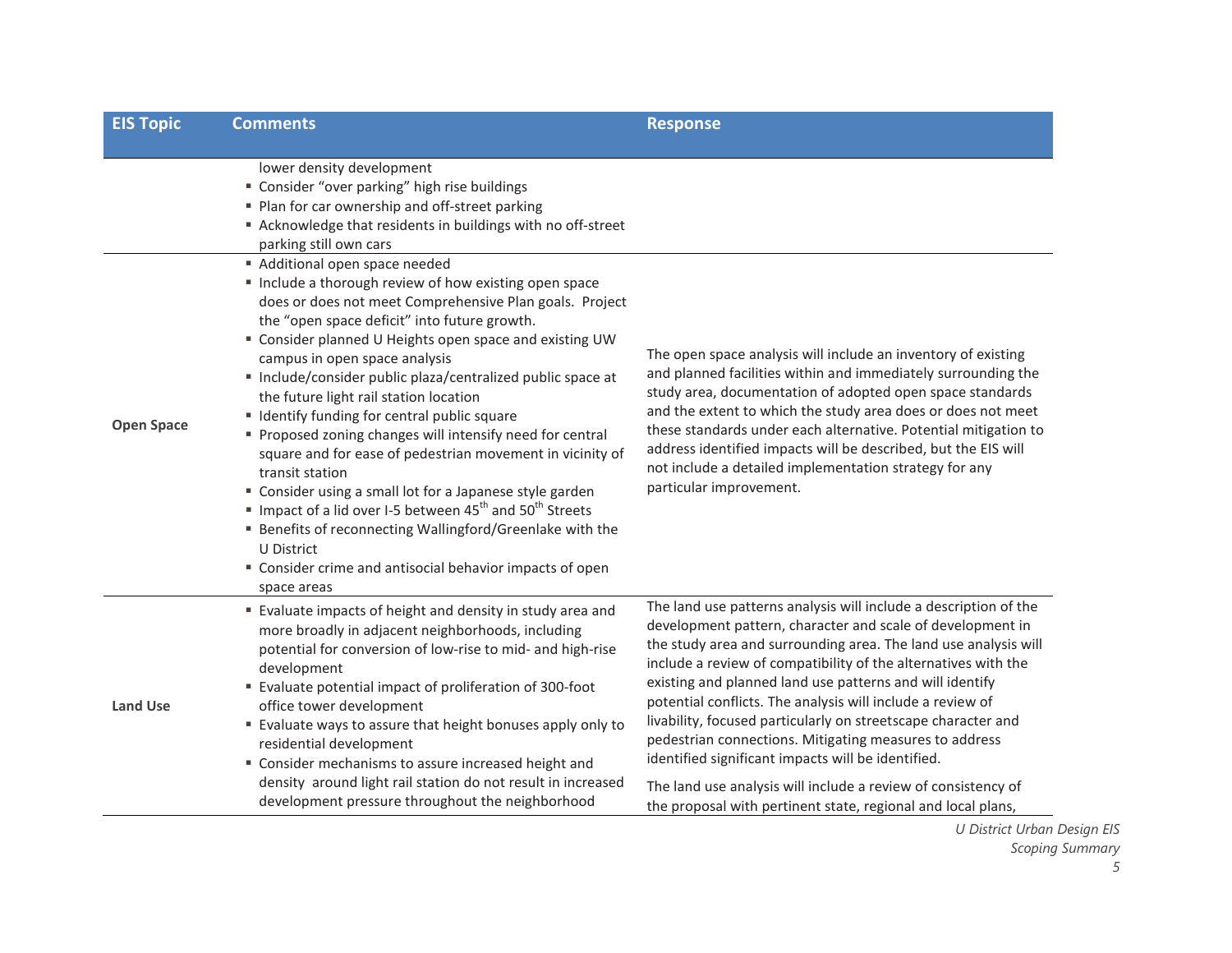| <b>EIS Topic</b>                   | <b>Comments</b>                                                                                                                                                                                                                                                                                                                                                                                                                                                                                                                                                            | <b>Response</b>                                                                                                                                                                                                                                                                                                                                                                                                                                                                                                              |  |
|------------------------------------|----------------------------------------------------------------------------------------------------------------------------------------------------------------------------------------------------------------------------------------------------------------------------------------------------------------------------------------------------------------------------------------------------------------------------------------------------------------------------------------------------------------------------------------------------------------------------|------------------------------------------------------------------------------------------------------------------------------------------------------------------------------------------------------------------------------------------------------------------------------------------------------------------------------------------------------------------------------------------------------------------------------------------------------------------------------------------------------------------------------|--|
|                                    | " Consider design issues related to ST station<br>" Consider pertinent plans and policies<br>" Evaluate the distribution of adverse impacts among other<br><b>Urban Centers</b><br>" Consider zoning tools to guarantee a mix of uses                                                                                                                                                                                                                                                                                                                                      | policies and regulations.                                                                                                                                                                                                                                                                                                                                                                                                                                                                                                    |  |
| <b>Economic</b><br><b>Analysis</b> | " Identify economic benefit of increased heights<br>Include detail economic analysis of different<br>zoning/density options, including the market for high-rise<br>buildings in the area                                                                                                                                                                                                                                                                                                                                                                                   | The EIS does not include an economic analysis of the<br>alternatives. As described in WAC 197-11-448, SEPA<br>anticipates that the general welfare, social and economic<br>aspects of policy options will be considered in the weighing<br>future decisions, but an EIS is not required to evaluate all of<br>the possible considerations of a decision. Rather it focuses on<br>environmental impacts and is expected to be used by decision-<br>makers in conjunction with other relevant considerations and<br>documents. |  |
|                                    |                                                                                                                                                                                                                                                                                                                                                                                                                                                                                                                                                                            | With respect to economic analysis, the City has conducted a<br>market analysis for the U District study area focused on<br>whether high-rise development is likely to be financially<br>feasible over a time period extending to 2035. This report is<br>available at this link:<br>http://www.seattle.gov/dpd/cs/groups/pan/@pan/document<br>s/web_informational/dpds022258.pdf                                                                                                                                             |  |
| <b>Aesthetics</b>                  | " Visual context, neighborhood context, height, bulk and<br>scale Impacts of high rises on area views<br>Preference for tall and narrow buildings over short and<br>squat buildings<br>Preference for a variety of building types rather than one<br>dominant type.<br>" Do not allow towers to block sun at street level and create<br>wind canyons<br>" Decreased sun on open spaces and public areas<br>" Focus on first 30 feet of buildings - design features for<br>walkability, U District character<br>" Consider extensive landscaping, importance of trees in an | The visual analysis will include consideration of area context,<br>neighborhood character and height, bulk and scale. The<br>analysis will include development of a visual model that will<br>allow street level and aerial perspectives of the existing<br>conditions and all three alternatives. The model will be used to<br>study the effect of sun and shadow at specific street-level<br>locations and important public spaces as established in the<br>City's specific environmental policies, SMC 25.05.675.         |  |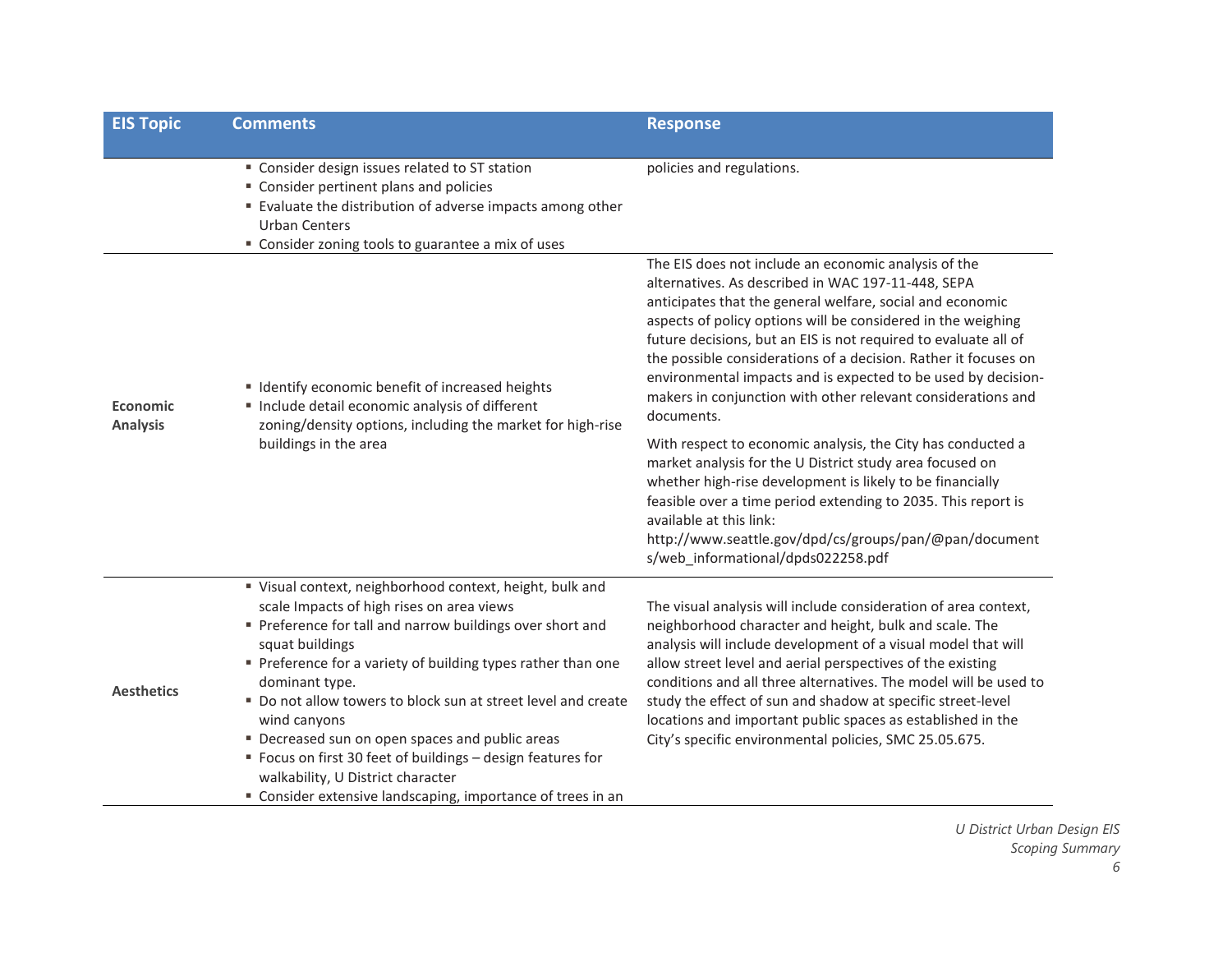| <b>EIS Topic</b>                                  | <b>Comments</b>                                                                                                                                                                                                                                                                                                                                                                                                             | <b>Response</b>                                                                                                                                                                                                                                                                                                                                                                                                                                                                                                                                                                                                                                                    |
|---------------------------------------------------|-----------------------------------------------------------------------------------------------------------------------------------------------------------------------------------------------------------------------------------------------------------------------------------------------------------------------------------------------------------------------------------------------------------------------------|--------------------------------------------------------------------------------------------------------------------------------------------------------------------------------------------------------------------------------------------------------------------------------------------------------------------------------------------------------------------------------------------------------------------------------------------------------------------------------------------------------------------------------------------------------------------------------------------------------------------------------------------------------------------|
|                                                   | urban environment.<br>" Do not allow mid-block pedestrian overpasses                                                                                                                                                                                                                                                                                                                                                        |                                                                                                                                                                                                                                                                                                                                                                                                                                                                                                                                                                                                                                                                    |
| <b>Schools</b>                                    | " Include analysis of educational need, including childcare,<br>preschool, K-8, and after-school activities<br>" Identify means to provide a neighborhood elementary<br>school                                                                                                                                                                                                                                              | The analysis of schools will include a review of existing<br>facilities and capacity, forecast demand under the alternatives<br>and potential impacts. For any significant impacts, proposed<br>mitigation will be identified, but detailed consideration of how<br>to provide a school does not fit within the EIS scope.                                                                                                                                                                                                                                                                                                                                         |
| <b>Police and</b><br>Emergency<br><b>Services</b> | " Drug and crime activity on the Ave<br>" Impacts of high rise development on crime<br>" High rise results in increased pressure on public safety and<br>emergency responders. How will upper floors be served?<br>Increased personal danger and health risks associated<br>with a natural disaster or prolonged power outage<br>Address location of UW Police Department/SPD joint<br>facility for enhanced police support | Police and emergency response services will include a review<br>of existing facilities and capacity, forecast demand under the<br>alternatives and potential impacts. For any significant impacts,<br>proposed mitigation will be identified. The specific needs and<br>challenges to serving high rise development will be discussed.                                                                                                                                                                                                                                                                                                                             |
| <b>Historic</b><br><b>Character</b>               | " Historic integrity of retail core from along University Way<br>from Campus Parkway to 50 <sup>th</sup><br>Leave the retail core alone<br>" Consider preservation program along The Ave.                                                                                                                                                                                                                                   | The historic resources analysis will describe the historic<br>context for the planning area, including key development<br>periods, trends, and land use history patterns. The analysis will<br>include a comparison of former and existing development<br>patterns and properties with the proposed alternatives to<br>understand potential impacts. Based on identified impacts,<br>opportunities to preserve and rehabilitate historic properties<br>and areas will be identified.                                                                                                                                                                               |
| <b>Noise</b>                                      | Increased urban noise levels                                                                                                                                                                                                                                                                                                                                                                                                | The existing acoustic environment in the study area is typical<br>of a mixed use urban setting. The Seattle Noise Control Code<br>(Seattle Municipal Code Chapter 25.08) is applicable to the<br>construction and operation of all development proposed as<br>part of the project. The Noise Code sets levels and durations of<br>allowable daytime/nighttime operational noise and daytime<br>construction noise. These limits are based on the zoning of the<br>source and receiving properties. Because the proposed uses<br>under any of the alternatives would be consistent with existing<br>uses, no significant impacts to noise levels, as defined in the |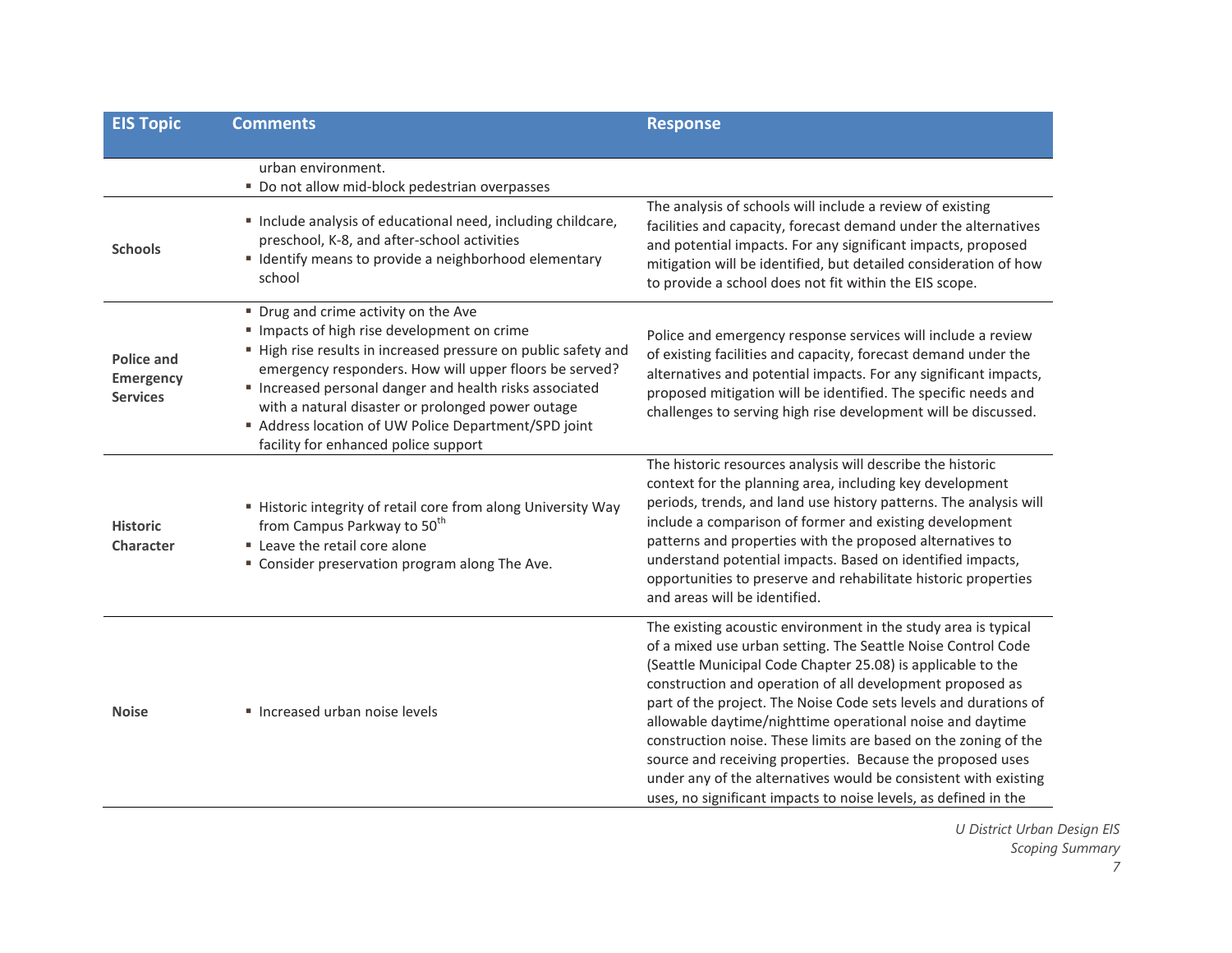| <b>EIS Topic</b>                 | <b>Comments</b>                                                                                                                                                                                                                                              | <b>Response</b>                                                                                                                                                                                                                                                                                                                                                                                                                                                                                                                                                                                                                                                     |  |
|----------------------------------|--------------------------------------------------------------------------------------------------------------------------------------------------------------------------------------------------------------------------------------------------------------|---------------------------------------------------------------------------------------------------------------------------------------------------------------------------------------------------------------------------------------------------------------------------------------------------------------------------------------------------------------------------------------------------------------------------------------------------------------------------------------------------------------------------------------------------------------------------------------------------------------------------------------------------------------------|--|
|                                  |                                                                                                                                                                                                                                                              | Seattle Noise Code, are anticipated.                                                                                                                                                                                                                                                                                                                                                                                                                                                                                                                                                                                                                                |  |
| Air quality                      | " Evaluate long-term air quality issues associated with<br>increased density                                                                                                                                                                                 | The EIS will consider potential greenhouse gas impacts<br>associated with future growth under each alternative<br>development scenario.                                                                                                                                                                                                                                                                                                                                                                                                                                                                                                                             |  |
|                                  |                                                                                                                                                                                                                                                              | With respect to specific types of pollutants, the Seattle area is<br>in an attainment management area for ozone, particulate<br>matter and carbon monoxide. Because growth projections in<br>the EIS alternatives do not exceed growth anticipated in<br>regional growth projections from the Puget Sound Regional<br>Council, no significant adverse air quality impacts are<br>anticipated. However, depending on the nature of future site-<br>specific development, mitigation may be necessary to address<br>site-specific impacts associated with construction. This<br>mitigation will be identified and required as part of future<br>project-level review. |  |
| <b>Urban Design</b><br>Framework | " Numerous comments on specific aspects of the Urban<br>Design Framework                                                                                                                                                                                     | Comments on the Urban Design Framework express individual<br>preferences, ask questions about future implementation and<br>identify specific concerns. It is anticipated that these issues<br>will be addressed in the public review process of potential<br>policy and regulatory actions that will follow the EIS process.<br>The EIS is intended to provide information that will help<br>inform this future process, but it will not cover every concept<br>included in the Urban Design Framework.                                                                                                                                                             |  |
| <b>Funding</b>                   | " Evaluate cost of infrastructure improvements<br>" Identify feasible funding methods to meet capital facility<br>needs                                                                                                                                      | To the extent that information is available, the EIS will identify<br>planning level cost estimates for capital facilities that are<br>identified as potential mitigating measures.                                                                                                                                                                                                                                                                                                                                                                                                                                                                                 |  |
| <b>Miscellaneous</b>             | " Sound Transit is detached from the neighborhood<br>Impacts of development prior to adoption of new<br>standards<br>" Coordinate between any historic preservation programs<br>and the City's earthquake retrofit policies - each will<br>affect the other. | As noted previously, the EIS is intended to consider impacts<br>related to different height and density scenarios. Concerns<br>over coordination with Sound Transit with respect to planning<br>for the future station are noted but outside the scope of this<br>EIS. Similarly, specific implementation issues, such as retrofits<br>for earthquake safety and development impacts associated                                                                                                                                                                                                                                                                     |  |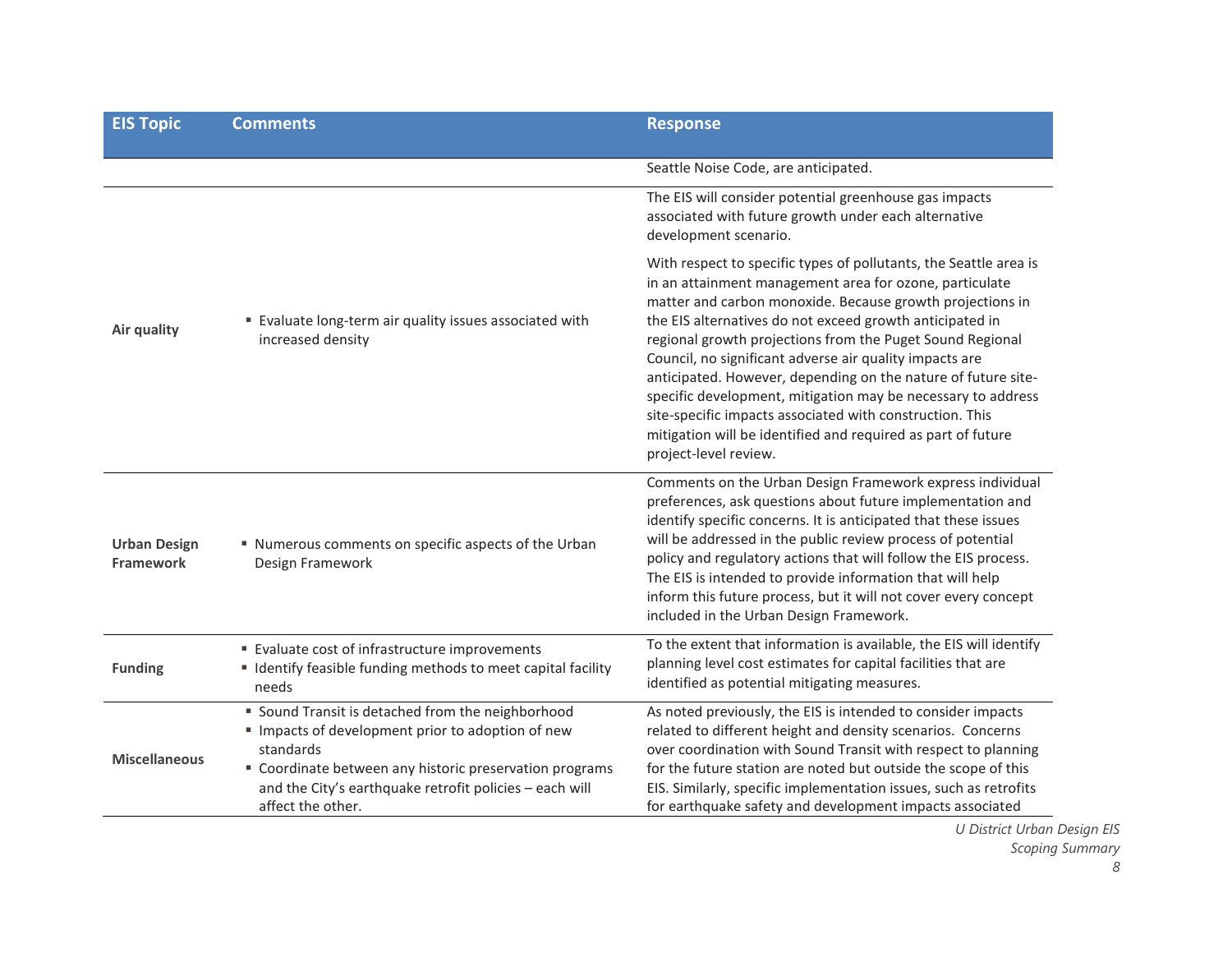| <b>EIS Topic</b> | <b>Comments</b> | <b>Response</b>                                                                                                                                                                                                                                                  |
|------------------|-----------------|------------------------------------------------------------------------------------------------------------------------------------------------------------------------------------------------------------------------------------------------------------------|
|                  |                 | with timing of new standards, will be considered in the future<br>public review process of potential policy and regulatory<br>actions that will follow the EIS process. The EIS is intended to<br>provide information that will help inform this future process. |

# **Attachments**

1. Determination of Significance and Scoping Notice

2. Scoping Meeting Summary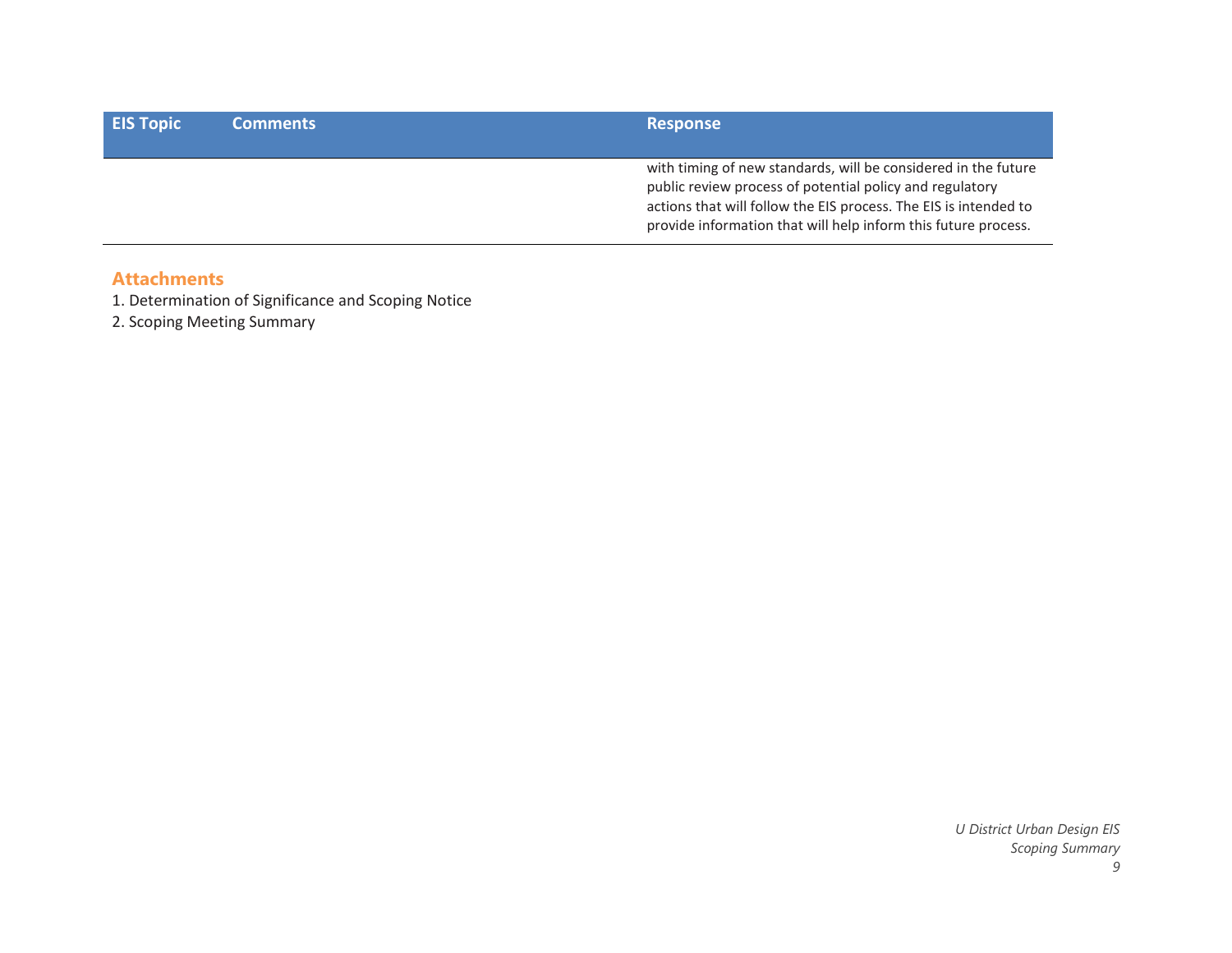# **ATTACHMENT 1: DETERMINATION OF SIGNIFICANCE AND REQUEST FOR COMMENTS ON SCOPE OF EIS**

**Description of proposal:** The City of Seattle is proposing amendments to Land Use Code (Seattle Municipal Code Title 23) to allow greater height and density in the U District Planning Area, along with design standards and programs for neighborhood amenities. The proposal is based on a lengthy public stakeholder process that addressed land use, urban design, transportation and other topics related to the urban character of the U District Planning Area. The legislative action, if taken, would apply within the U District Planning Area.

Alternatives to be addressed in the EIS include *No Action*, or continued growth under current development patterns and Land Use Code standards; and two *action alternatives*that will consider growth under different development patterns and Land Use Code standards. Both action alternatives will evaluate increased allowable height and density for both residential and commercial development within the Planning Area.

# **Proponent:** City of Seattle

Location of proposal: The U District Planning Area is bounded by Interstate 5 on the west, 15<sup>th</sup> Avenue NE on the east, NE Ravenna Boulevard on the north and Portage Bay on the south. The majority of the Planning Area is located within the University Community Urban Center.

# **Lead agency:** City of Seattle

*EIS Required.* The lead agency has determined this proposal is likely to have a significant adverse impact on the environment. An environmental impact statement (EIS) is required under RCW 43.21C.030 (2)(c) and will be prepared. Once they are prepared, a draft EIS and technical appendices will be available for review at our offices.

# *The lead agency has identified the following areas for discussion in the EIS:*

The EIS will consider potential impacts associated with land use, housing, aesthetics, historic preservation, parks/open space, transportation, public services, and utilities.

*Scoping.* Agencies, affected tribes, and the public are invited to comment on the scope of the EIS. You may comment on alternatives, mitigation measures, probable significant adverse impacts, and licenses or other approvals that may be required. The methods and deadlines for providing comments are:

1. Provide written or verbal comment at the public scoping meeting scheduled for:

*Tuesday, September 24, 2013 5:30 to 7:00 pm University Heights Community Center 5031 University Way NE Seattle WA 98105*

2. Mail written comments to the Responsible Official at the address below or email comments to [Dave.LaClergue@seattle.gov.](mailto:Dave.LaClergue@seattle.gov) Comments may also be faxed to (206)233-7883. The City must receive comments by 5:00 pm on October 7, 2013 for the comments to be considered.

**Responsible official:** Diane Sugimura, Director

 Department of Planning and Development 700 5 th Ave, Suite 2000 PO Box 34019 Seattle, WA 98124-4019

Signature: (signature on file) Date: 8/26/2013

 *Diane Sugimura, Director, Department of Planning & Development*

There is no agency appeal.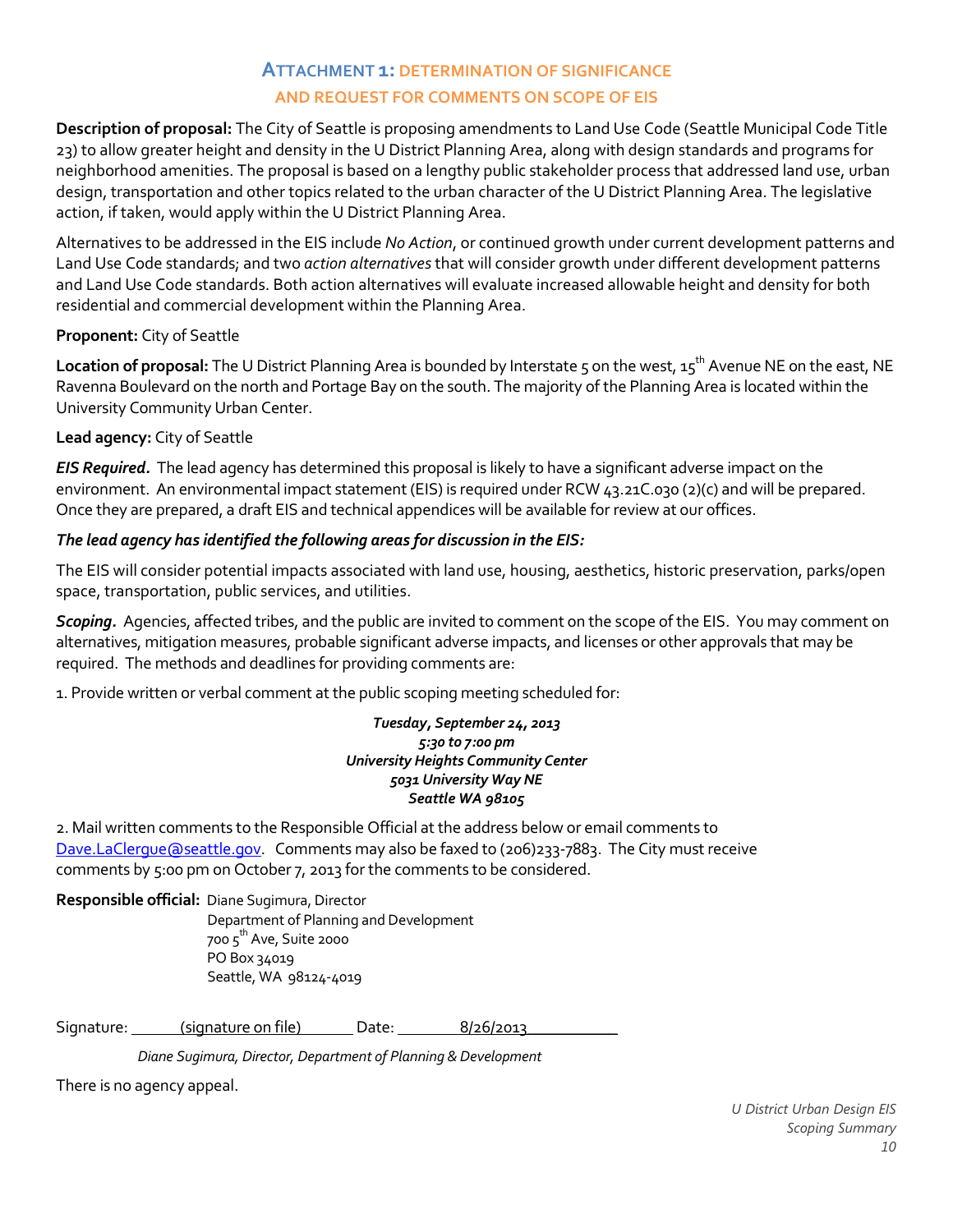# **U DISTRICT EIS SCOPING PUBLIC MEETING**

September 24, 2013

# **Meeting Overview**

On September 24, 2013, the City of Seattle hosted a public SEPA scoping meeting for the U District Urban Design EIS. The meeting provided information about the EIS process, draft zoning alternatives, and topics to be considered in the EIS. It also included information about how prior planning work in the U District community.

The meeting was held at the University Heights Community Center (5031 University Way NE) and featured an open house, presentation and public comment period. A total of 72 participants signed in at the meeting. The agenda was as follows:

| $5:30 - 6:00$ | Open House            | The open house included informational stations about the project<br>with project team staff available to meet one-on-one with interested<br>persons to discuss questions and comments. Display materials and<br>handouts from the open house are available at the link noted below<br>this table. $1$                                                                                                                                                                                                                                                 |
|---------------|-----------------------|-------------------------------------------------------------------------------------------------------------------------------------------------------------------------------------------------------------------------------------------------------------------------------------------------------------------------------------------------------------------------------------------------------------------------------------------------------------------------------------------------------------------------------------------------------|
| $6:00 - 6:30$ | Presentation          | Marcia Wagoner, Studio 3MW, opened the presentation with a<br>welcome and introductions of the project team. Dave LaClergue, City<br>of Seattle, and Deborah Munkberg, Studio 3MW, presented<br>information on the U District planning process, EIS process,<br>preliminary alternatives and environmental topics proposed for<br>consideration in the Draft EIS. Questions and answers about the<br>project were addressed as part of the presentation. Slides of the<br>presentation are available at the link noted below this table. <sup>1</sup> |
| $6:30 - 7:30$ | <b>Public Comment</b> | Following the presentation, public comment was invited. All<br>comments received are summarized below.                                                                                                                                                                                                                                                                                                                                                                                                                                                |

1. http://www.seattle.gov/dpd/cityplanning/completeprojectslist/universitydistrict/

# **Staff Participants**

**City of Seattle** Dave LaClergue Susan McLain Ryan Moore Tony Mazzella

## **Consultant Team**

Chris Breiland, Fehr & Peers Leah Ephrem, Hewitt Jessica Hartmann, Studio 3MW Deborah Munkberg, Studio 3MW Morgan Shook, BERK Marcia Wagoner, Studio 3MW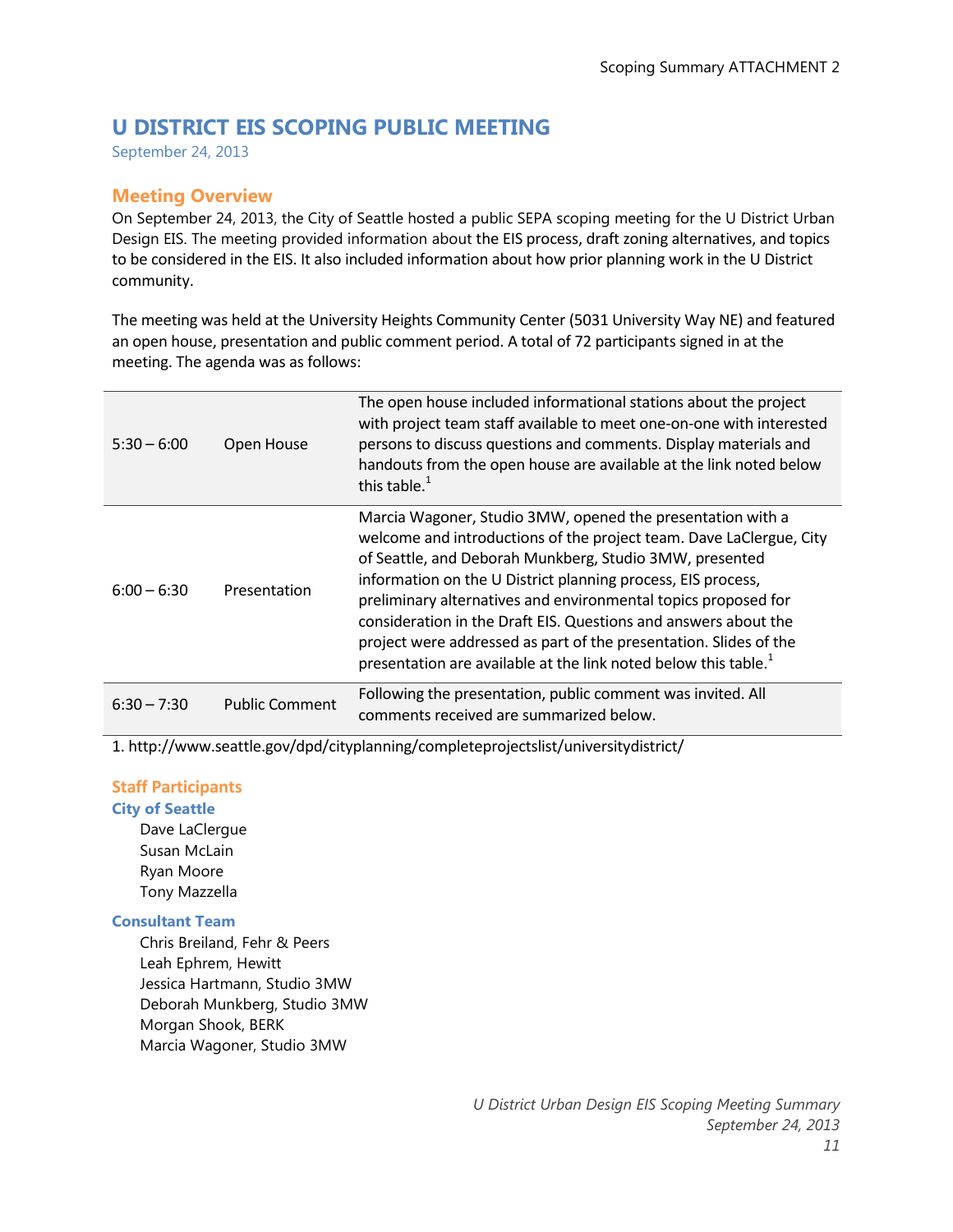# **Public Comment**

A total of 21 persons provided verbal comments, summarized below. Some of these comments were supplemented by written material, available for review with advance notice (contact [dave.laclergue@seattle.gov\)](mailto:dave.laclergue@seattle.gov).

#### **Peter Steinbrueck**

- Supporter of the U District Square concept
- Need for parks and open space in the district (EIS should include existing and future deficits)
- Parks should be appropriately located near population densities (near new transit center)
- Need a better location for the farmer's market
- Need a plaza at future Link light rail University Station
- Need a rigorous independent analysis for where to locate public space
- Need diversity of housing stock
- Need a heart to the district

#### **Steve Wilkins**

- Supporter of the U District Square concept
- Study how existing Urban village zoning can accommodate increases in pop and employment
- Study of how to allow taller buildings within station walkshed and ensure access to sunlight
- Put utilities and storage facilities underground for the transit center
- Study how land use is expressed in the current plans
- Public space should be at the heart of the project
- Evaluate the use of development fees
- Need more schools and social services in the district to serve the increasing population

## **Cory Crocker**

- Supporter of the U District Square concept
- Create a vibrant walkable community
- Advocate of the "urban living room" (i.e., Barcelona) with lively street culture in shared public spaces
- Concentrate development around public transit
- District currently has a deficit of public open space study the scale, location and quality of the needed public open space

#### **John Bennett**

- Supporter of the U District Square concept
- Plan for a large central common open space as part of the transit station which allows for lots of flexible events to be held (farmer's markets, festivals, etc.) – 1/3 to 1/2 the area of a full city block and well connected to the Ave and transit station
- Bring a sense of social appreciation to the new transit station

#### **Doug Campbell**

- EIS should address quality issues not quantity issues (quality of life in the District)
- Put properly sized and safe public spaces in the right location
- Need better retail core and elementary school(s)
- Without a strong core we (the District) cannot support a quality neighborhood
- Explore qualitative characteristics of the District
- Options should focus on how to create permanent long-term residents in the community

*U District Urban Design EIS Scoping Meeting Summary September 24, 2013*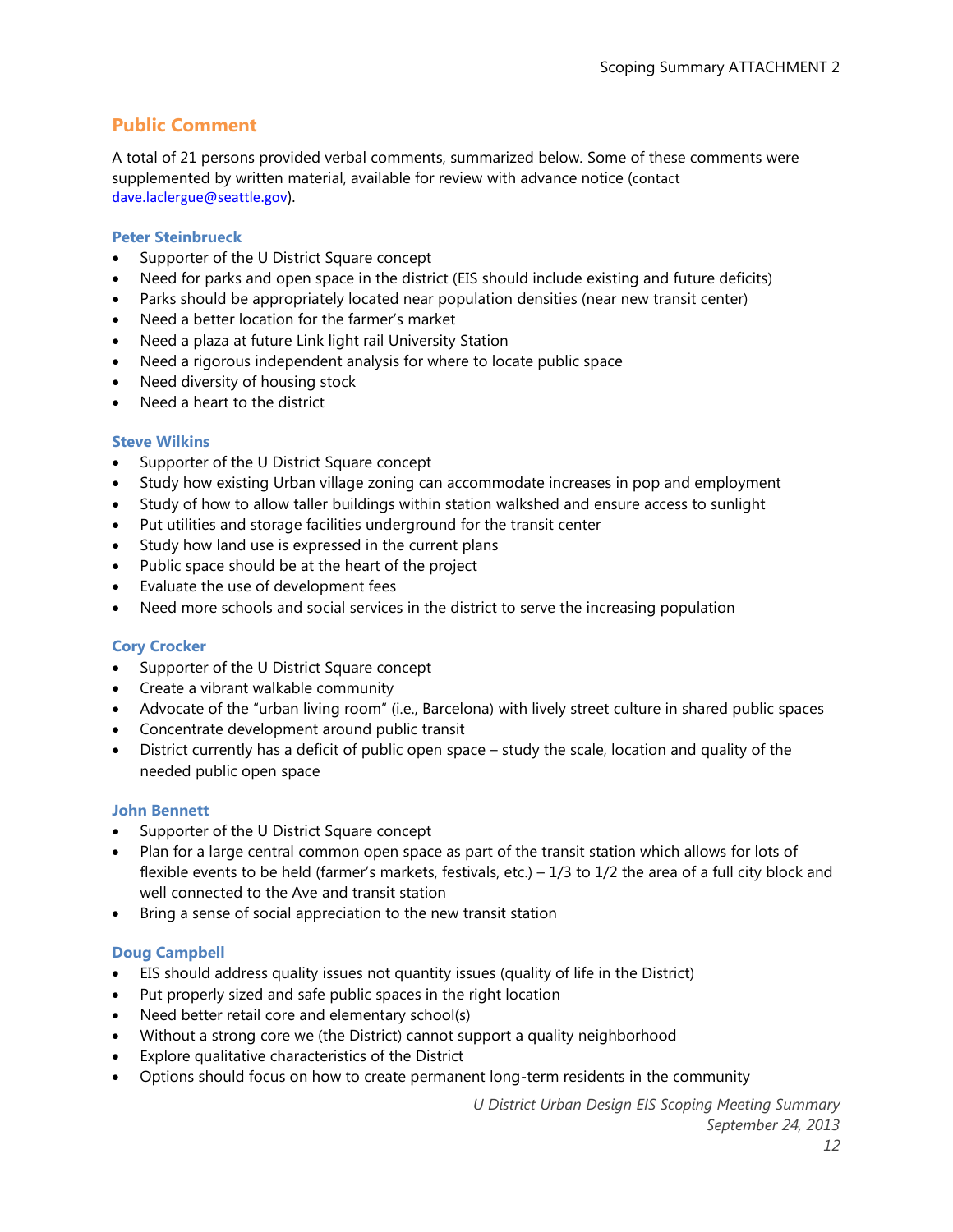# **Phil Thiel (read by Peter Steinbrueck)**

- Study convenient pedestrian interchanges between different modes connections and access
- Create opportunities for commuter convenient services adjacent to transit
- Address the need for better existing and future open space
- Allow public open space to be an integral part of everyday public life within the District
- Enhance the availability and quality of social public events (like farmer's markets, street fairs, festivals, etc.)

## **Dennis Christianson**

- Strong interest in the nine core block area around the station
- Standards should be designed to encourage tall, slim buildings as in Vancouver, including changing fire code requirements to allow a smaller core
- Difference in the public space of a horizontal versus vertical buildings
- Should remember that parts of each of the alternatives are appropriate to different areas of the district

## **John Fox**

- Why are we doing this at all? The answer provided (not a question of adding growth but how growth will be added) is just an attempt to substantially increase density in this neighborhood
- District is on pace to exceed our growth targets cited that the neighborhood has met 75% of 2004 growth target.
- EIS is about upzoning the neighborhood and bears no relationship to what the neighborhood needs it's a blueprint for gentrification
- District needs an affordable housing stock
- Supporter of the status quo option (No Action option)
- Look at vulnerability to change assessment
- The increased density would change the community for the worse

## **Matt Fox**

- Supporter of the U District Square concept
- This study is heading us towards more 300' buildings like the Safeco Tower
- EIS scoping should include a worst case scenario that reflects the largest possible build out what is to stop the worst of both worlds from spreading (current code and increased height areas)
- Additional trips generated by the UW should be considered as well as the transportation impacts of development
- What about a fourth option that calls for downzoning to maintain current development?

## **Barbara Quinn**

• We should have an elementary school that is walkable to everyone projected to live here

# **Jorgen Bader**

- GMA makes the Comp Plan the center for controlling development
- We should focus on the vision for the character of the neighborhood, then discuss building heights, zoning, etc.
- Need more open space
- Consider incentive zoning to create amenities
- Written material submitted and included as Attachment 3

*U District Urban Design EIS Scoping Meeting Summary September 24, 2013*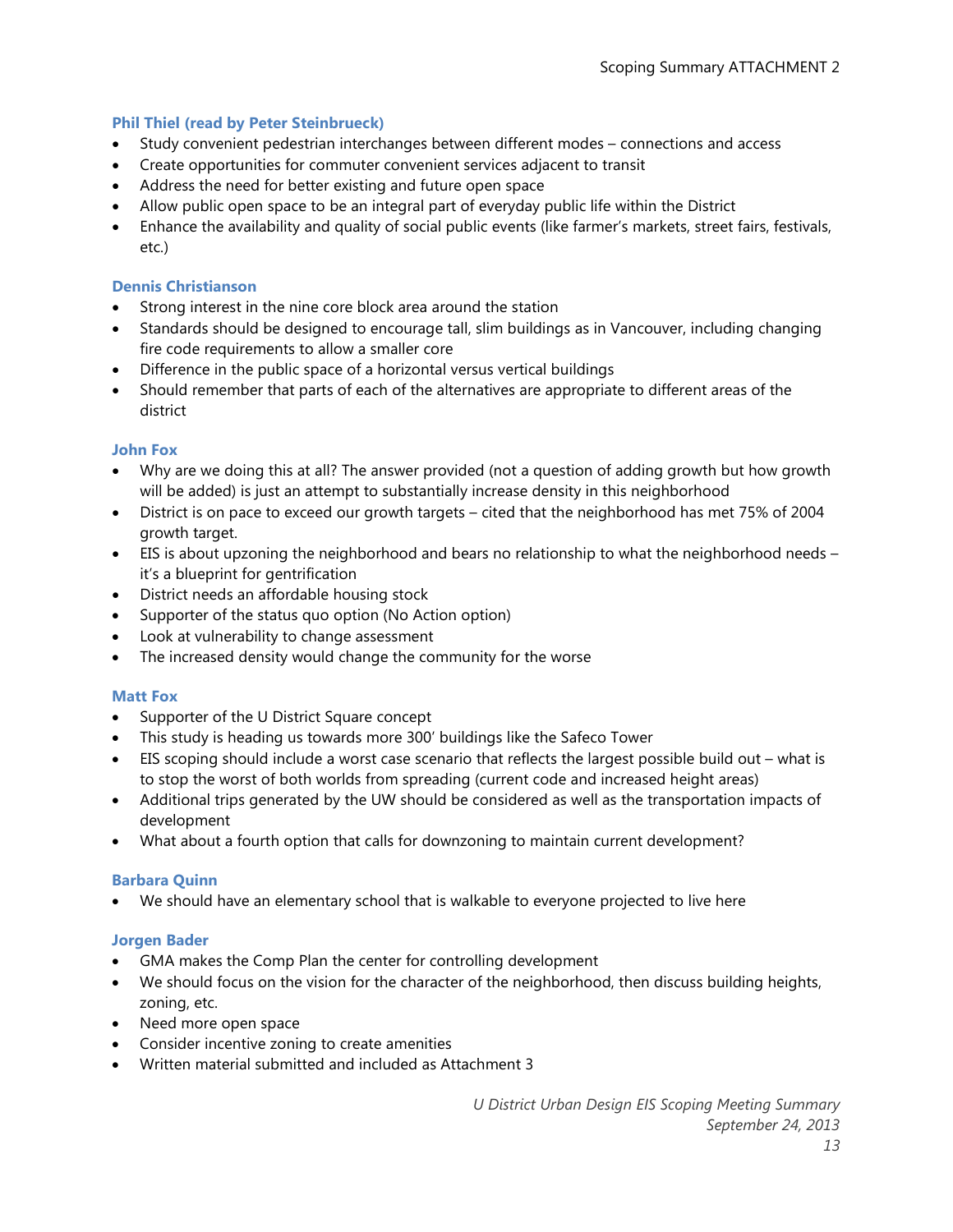## **Tom Cullen**

- We don't want high rise, downtown Seattle in the U District
- Alternatives are unfriendly to seniors
- If we're not planning for an increase in parking how are we planning for more families?
- Don't need housing for the people who come and leave throughout the day (RapidRide)
- Where do the population and employment projections come from?
- Don't consider the light rail riders as new commuters, they're just going to shift from other modes.
- Need public toilets in the District

## **Barbara Green**

• Lights at the incoming park at the University Heights Community Center are a huge safety concern and should be included in the park

## **Brendan Coleman**

- Pay attention to guiding principle #5 in the Urban Design Framework: welcome a diversity of residents
- What happens if the new housing is all studios and 1 bedroom apartments? This kind of housing doesn't bring a diversity of people to the District but we need a diversity of people to support a diversity of businesses and housing

## **Kenny Hancock**

Supporter of existing zoning and low-rise character of the District/Ave. The existing character is not compatible with highrise.

## **Mark Griffin**

- Need more density around the Ave but the District really needs more diversity of housing stock  $(2, 3+)$ bedrooms) to get families
- Tune down the micro-housing
- Put a cap between 45th and 50th to reconnect the neighborhood
- Add different employers to the area (not just the UW) to provide a diversity of jobs

# **Carl Wolfer**

- How much density is enough?
- 300' towers will wipe out the reasons people came to the U District
- Supports the no growth option
- Should preserve the character and affordability of the housing stock don't "yuppify" the neighborhood
- Currently a lack of open space
- We should embrace the U District Square concept

## **Sharon Dunn**

- Take into account several dimensions of the public space, public safety, social concerns
- How are we addressing the homeless and the character of the open space
- Concerns about existing safety issues and neighbor conflicts around University Playfield.
- Need a quality of life and safety in the District

## **Nancy Bocheck**

*U District Urban Design EIS Scoping Meeting Summary September 24, 2013*